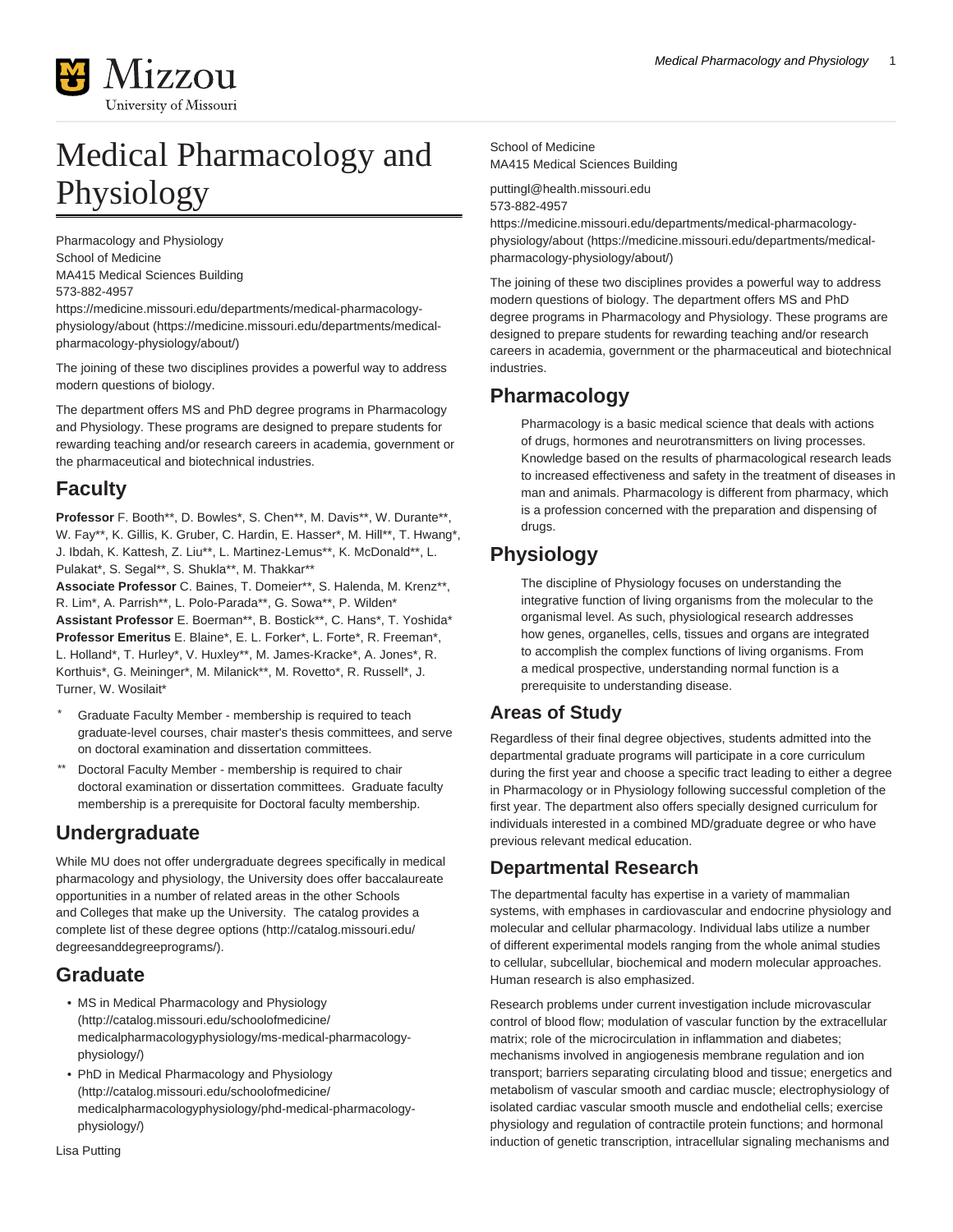

genetic regulation of cell proliferation, cell cycle, cell differentiation and apoptosis; and the pathogenetic mechanisms of alcohol on liver cells.

# **Partnerships**

Cooperative interactions exist with other clinical and basic science departments in the School of Medicine as well as with the Truman Veterans Hospital, the Dalton Cardiovascular Research Center, the College of Veterinary Medicine, Nutrition and Exercise Department and various campus-wide programs in Molecular Biology and Food for the 21st Century. The cooperative research atmosphere encourages staff and students to work across departmental lines and provides a unique opportunity for interdisciplinary training of the students.

# **Teaching Experience**

In addition to course work and research training, all graduate students are required to participate as teaching assistants in laboratory or lecture instruction offered by the department. Such experience enhances the students' presentation and teaching skills, contributes to their professional maturity, and reinforces a sense of collegiality between students and faculty.

# **Financial Aid from the Program**

Financial support in this program for qualified graduate students is available from several sources. Students also may be eligible for institutional teaching and research assistantships. In addition, there are a number of fellowship awards from the Graduate School and the campuswide Life Science Program available on a competitive basis through nominations by the Department.

Deadlines for these fellowships are January to mid-February each year. Applicants do not directly apply for these fellowships. Rather the department applies on behalf of successful applicants for admission. Therefore a prospective candidate should submit an application for admission to the department in the preceding fall. Finally, some of our students are supported by research grants of individual faculty members or by predoctoral fellowships from extramural sources.

# **MPP 1111: How to Inquire and Investigate**

In this course we will be interviewing faculty members from different departments to learn about their area of research and they will also be interviewing me about my area of research. How does one learn about a new subject with all its technical language (jargon)? What are common themes and approaches in different disciplines? What are conceptual and viewpoint differences in different disciplines?

# **Credit Hour**: 1

# **MPP 2010: The Science of Sex, Drugs and Rock'n'Roll**

This course will examine the data and theories for how drugs affect the body, for the physiology of reproduction and, for how sound affects the body. These topics will be used to motivate an understanding, and provide training in applying, the key scientific principles. Graded on A-F basis only.

**Credit Hour**: 1

# **MPP 2015: Toxins, The Good, The Bad, and the Beautiful**

In this course, the students will explore toxins. We will discuss how toxins are formed, the "value" of the toxin to the organism that makes it, how the toxin is delivered, the effect of the toxin on the target animal and on humans. In addition, we will discuss how toxins have led to new therapies and drugs. We will also analyze some famous cases of apparent toxin poisoning. In all cases, the students will be urged to critically evaluate the data and the theories and encouraged to think of novel uses of toxins and of experiments that would provide important new information about the toxins and their effects.

# **Credit Hours**: 3

**MPP 2015H: Toxins, The Good, The Bad, and the Beautiful - Honors** In this course, the students will explore toxins. We will discuss how toxins are formed, the "value" of the toxin to the organism that makes it, how the toxin is delivered, the effect of the toxin on the target animal and on humans. In addition, we will discuss how toxins have led to new therapies and drugs. We will also analyze some famous cases of apparent toxin poisoning. In all cases, the students will be urged to critically evaluate the data and the theories and encouraged to think of novel uses of toxins and of experiments that would provide important new information about the toxins and their effects.

# **Credit Hours**: 3

**Prerequisites:** Honors eligibility required

# **MPP 2015W: Toxins, The Good, The Bad, and the Beautiful - Writing Intensive**

In this course, the students will explore toxins. We will discuss how toxins are formed, the "value" of the toxin to the organism that makes it, how the toxin is delivered, the effect of the toxin on the target animal and on humans. In addition, we will discuss how toxins have led to new therapies and drugs. We will also analyze some famous cases of apparent toxin poisoning. In all cases, the students will be urged to critically evaluate the data and the theories and encouraged to think of novel uses of toxins and of experiments that would provide important new information about the toxins and their effects.

**Credit Hours**: 3

# **MPP 2020: Bodily Fluids and Functions**

In this course, the students will study body fluids. We will learn about how the fluids are formed and the functions of the fluids. We will also critically evaluation some theories about the formation and function of the fluids.

# **Credit Hours**: 3

# **MPP 2020W: Bodily Fluids and Functions - Writing Intensive**

In this course, the students will study body fluids. We will learn about how the fluids are formed and the functions of the fluids. We will also critically evaluation some theories about the formation and function of the fluids.

**Credit Hours**: 3

# **MPP 2222: Let's Do Experiments for Research**

This course is designed to provide students a hands on opportunity to do experiments in the first part of the semester, students will be working primarily on two projects that they chose from a list developed by the previous class; the second half of the semester will be not only working on those projects, but developing the choice of projects for students to start for the next time the course is offered. The projects can be basic science, translational science, or developing education activities/ experiments or a combination of these. Some of the choices will involve safe materials and will require no additional training. Other choices may involve human subjects, animal tissues, or hazardous chemicals in which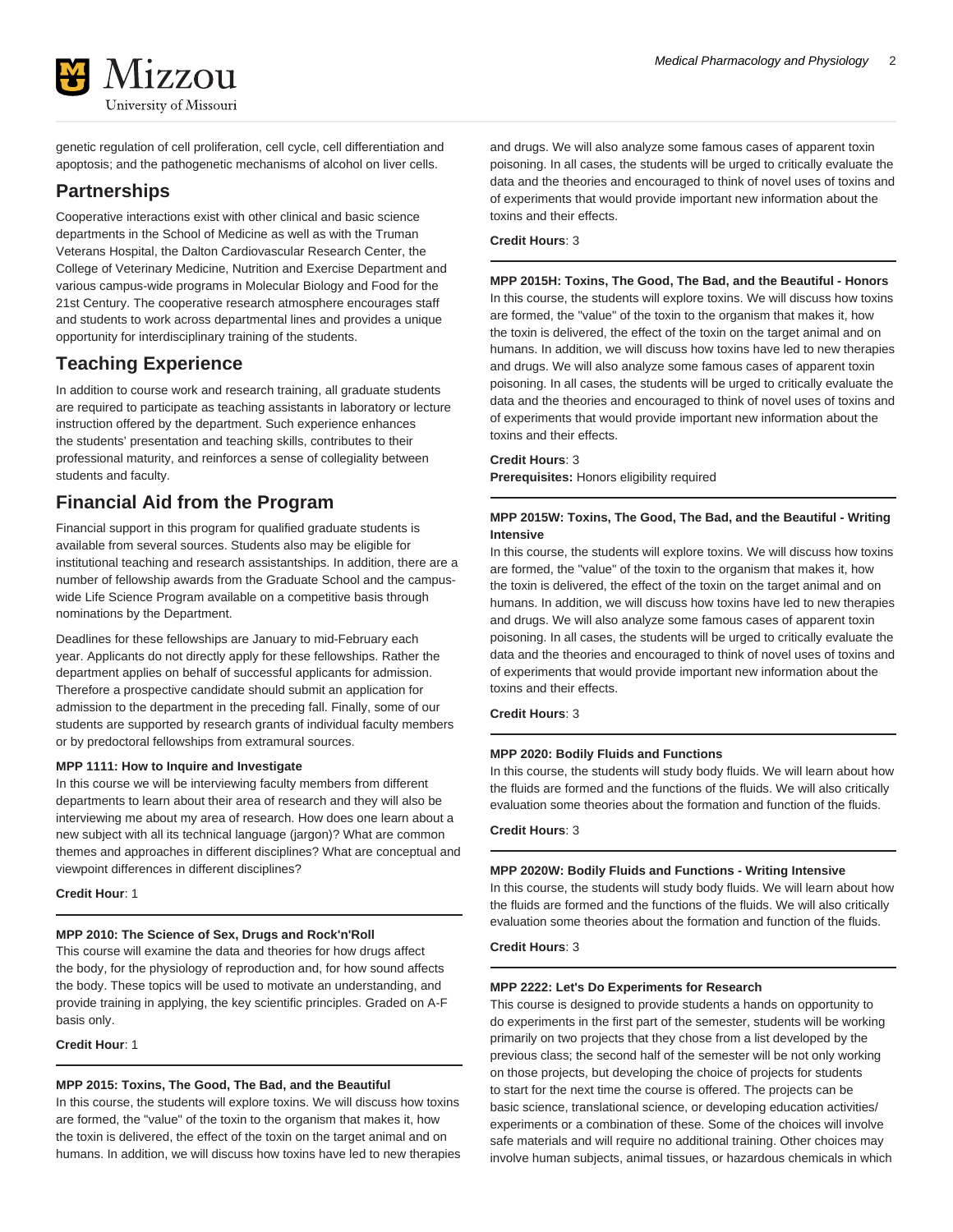

case, the students will need to obtain the appropriate training and that can be done to fulfill part of this course's requirements.

# **Credit Hours**: 3

# **MPP 3202: Elements of Physiology**

Beginning course for sophomore and above designed to cover the basic functional aspects of major organ systems of the body.

# **Credit Hours**: 5

**Prerequisites:** sophomore standing

# **MPP 3202H: Elements of Physiology - Honors**

Beginning course for sophomore and above designed to cover the basic functional aspects of major organ systems of the body.

#### **Credit Hours**: 5

**Prerequisites:** sophomore standing; honors eligibility required

#### **MPP 3290: Undergraduate Research**

Laboratory experience and opportunity to explore research in medical pharmacology and physiology.

**Credit Hour**: 1-3

# **MPP 3333: Fundamentals of Human Physiology**

This course presents the basic concepts of physiology using a problem based approach. The major organs systems are discussed with the relevance to everyday physiology as well as clinical and animal applications discussed.

**Credit Hours**: 3

#### **MPP 3333H: Fundamentals of Human Physiology - Honors**

This course presents the basic concepts of physiology using a problem based approach. The major organs systems are discussed with the relevance to everyday physiology as well as clinical and animal applications discussed.

# **Credit Hours**: 3

# **MPP 3337: Human Physiology Laboratory**

This lab course will involve experiments to illustrate basic physiology concepts.

# **Credit Hours**: 2

## **MPP 3500: Sports Performance Physiology**

This is a online course that will introduce students to the basic concepts in sports performance physiology, with a focus on the integrated function of organ system in homeostasis and human health. Several sections of the course will expose students to important issues in sports performance physiology, specifically the impact of physical activity on cardiovascular and metabolic functions.

**Credit Hours**: 3 **Recommended:** Cell Biology, Biochemistry

**MPP 4001: Undergraduate Topics in Medical Pharmacology and Physiology**

Selected topics not in regularly offered courses.

**Credit Hour**: 1-3 **Prerequisites:** instructor's consent

# **MPP 4085: Undergraduate Problems in Medical Pharmacology and Physiology**

This course is designed to provide well-qualified undergraduate students the opportunity to engage in advanced study in topics in pharmacology or physiology with individual faculty members. Topics will be drawn from recent primary literature. Graded on A-F basis only.

### **Credit Hour**: 1-3

**Prerequisites:** instructor's consent

# **MPP 4085W: Undergraduate Problems in Medical Pharmacology and Physiology - Writing Intensive**

This course is designed to provide well-qualified undergraduate students the opportunity to engage in advanced study in topics in pharmacology or physiology with individual faculty members. Topics will be drawn from recent primary literature. Graded on A-F basis only.

**Credit Hour**: 1-3 **Prerequisites:** instructor's consent

# **MPP 4202: Medical Physiology**

(cross-leveled with MPP 7422). Medical Physiology is intended for health scientists. Fat, bone, digestion, nutrition, appetite and brain health will be emphasized for health reform and updates for nervous, muscle, heart, vasculature, liver, renal, lung and endocrine systems with analysis for preventative medicine. May be repeated for credit. Graded on A-F basis only.

# **Credit Hours**: 4

**Prerequisites:** Nutrition or Biochemistry

#### **MPP 4204: Medical Pharmacology**

(cross-leveled with MPP 7424). Medical pharmacology teaches the science of drug actions in medicine today, and principles of pharmaco kinetics/dynamics. Future health professionals will learn prescription judgment and quality/cost improvements for patient safety. An online laboratory will teach drug database information technology.

#### **Credit Hours**: 4

**Prerequisites or Corequisites:** BIO\_SC 3700 or MPP 3202 or MPP 4202 or equivalent physiology course from other colleges **Recommended:** nutrition or biochemistry courses are recommended but not required

### **MPP 4204H: Medical Pharmacology-Honors**

Medical pharmacology teaches the science of drug actions in medicine today, and principles of pharmaco kinetics/dynmics. Future health professionals will learn prescription judgment and quality/cost improvements for patient safety. An online laboratory will teach drug database information technology.

# **Credit Hours**: 4

**Prerequisites or Corequisites:** BIO\_SC 3700 or MPP 3202 or MPP 4202 or equivalent physiology course from other colleges; Honors eligibility required

**Recommended:** nutrition or biochemistry courses are recommended but not required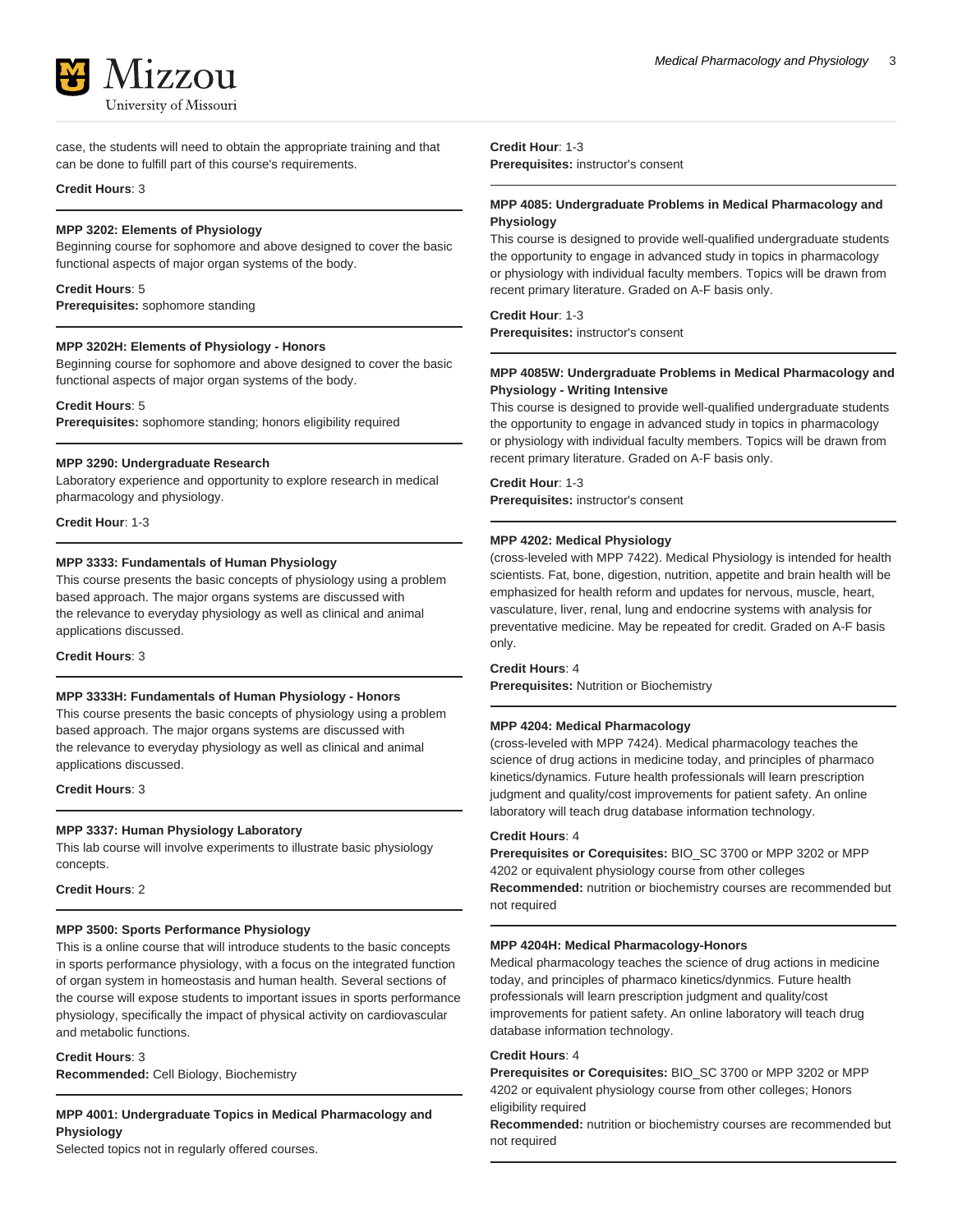

# **MPP 4417: Diagrams, Figures and Graphs**

(cross-leveled with MPP 7717). In this course, we will examine what features optimize the drawing of diagrams, figures and graphs for communication to different audiences. Graded on A-F basis only.

**Credit Hour**: 1

# **MPP 7302: Drug Discovery and Action**

This course is designed to provide the student with an in depth knowledge of specific aspects of cardiovascular physiology with major emphasis on cardiac structure and function. Topics are covered in 1, 3-4 hour session per week and are based on reading assignments from the literature. The following topics have been addressed in previous offerings but the specific topics may vary from year to year: Heart muscle structure related to function; Contractile proteins structures and function; Regulation of protein synthesis; Regulation of myocardial hypertrophy; Regulation of myocardial metabolism; Myocardial mechanics systolic and diastolic function; Mechanisms of length dependent contraction; Control of electrical-mechanical coupling processes; Mechanisms for adrenergic regulation of myocardial function.

**Credit Hour**: 1

# **MPP 7422: Medical Physiology**

(cross-leveled with MPP 4202). Medical Physiology is intended for health scientist. Fat, bone, digestion, nutrition, appetite and brain health will be emphasized for health reform and updates for nervous, muscle, heart, vasculature, liver, renal, lung and endocrine systems with analysis for preventive medicine. May be repeated for credit. Graded on A-F basis only.

#### **Credit Hours**: 4

**Prerequisites:** Nutrition or Biochemistry

#### **MPP 7424: Medical Pharmacology**

(cross-leveled with MPP 4204). Pharmacology teaches the science of drug actions in medicine today and principles of pharmaco kinetics/ dynamics. Future medical researchers will learn molecular probes for medical research and translational science to improve health care. An online laboratory will teach drug database information technology. Graded on A-F basis only.

# **Credit Hours**: 4

**Prerequisites or Corequisites:** BIO\_SC 3700 or MPP 3202 or MPP 4202 or equivalent physiology course from other colleges **Recommended:** nutrition or biochemistry courses are recommended but not required

# **MPP 7717: Diagrams, Figures, and Graphs**

(cross-leveled with MPP 4417). In this course, we will examine what features optimize the drawing of diagrams, figures and graphs for communication to different audiences. Graded on A-F basis only.

# **Credit Hour**: 1

#### **MPP 8000: Scientific Discovery Leading to Life Science Innovations**

(same as BIOL\_EN 8000). This course explains the scientific discovery process from idea to product release, examining problem identification, need validation, and commercialization. Clinical, business and engineering perspectives are examined to understand translating

innovation into clinical practice. May be repeated for credit. Graded on A-F basis only.

# **Credit Hours**: 3

**Prerequisites:** must be enrolled in a graduate degree program

# **MPP 8004: Regulatory Issues in Clinical Research and Clinical Trials**

(same as BIOL\_EN 8004). The goal of the course is to highlight key FDA regulatory issues for conducting human clinical trials and clinical research. For clinical trials, FDA has set up several compliance programs and guidance documents as a part of human subject protection (HSP)/ Bioresearch Monitoring (BIMO) initiatives. The aim of the program was to strengthen FDA oversight and protection of subjects in clinical trials and to preserve confidentiality of data. The HSP/BIMO initiative comprehends all FDA regulated clinical trials including human drugs and biological drug products, devices, foods, and veterinary medicine. The course is designed for students in medical professions, management, biomedical engineering, and related areas. Adequate knowledge regarding FDA guidance in conducting human clinical trials and clinical research will help professionals steer drug/device development and commercialization in their respective field. This course will be offered online only. An introduction to essential disciplines for conducting clinical trials and clinical research will be provided. The basics of good clinical practices (GCPs), biostatistics and clinical epidemiology in relation to clinical trials will be presented. Several relevant case studies for conducting clinical trials, both nationally and internationally, will be discussed. The importance of data collection and data management while conducting clinical trials will be explained. Graded on A-F basis only.

#### **Credit Hours**: 3

**Recommended:** Knowledge in biomedical sciences, clinical sciences

# **MPP 8050: Non-Thesis Research in Medical Pharmacology and Physiology**

Opportunities for graduate research in physiology or pharmacology not leading to dissertation. Graded on A-F basis only.

**Credit Hour**: 1-5 **Prerequisites:** instructor's consent

# **MPP 8085: Graduate Problems in Medical Pharmacology and Physiology**

Guided study to strengthen knowledge in physiology and pharmacology. Graded on A-F basis only.

# **Credit Hour**: 1-3

**Prerequisites:** instructor's consent

# **MPP 8090: Thesis Research in Medical Pharmacology and Physiology**

Research for Master's Students in physiology or pharmacology, leading to dissertation. Graded on a S/U basis only.

**Credit Hour**: 1-99 **Prerequisites:** instructor's consent

#### **MPP 8100: Design and Development of Biomedical Innovations**

(same as BIOL\_EN 8100, ENGINR 8100). The overarching goal of this course is to help participants understand the design and development (drug or device) process in biomedical innovation. This course will help participants to understand the process of choosing unmet clinical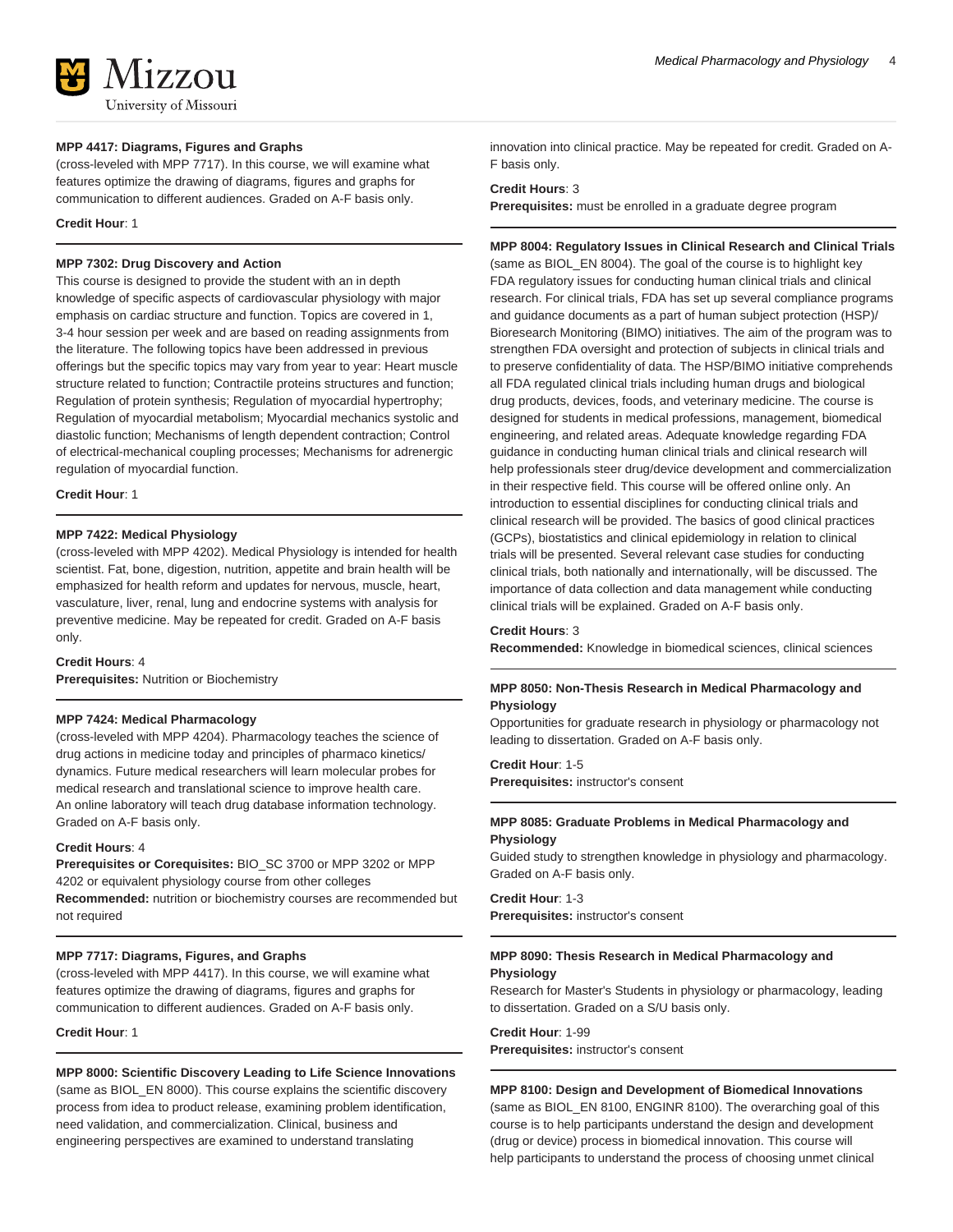

needs, articulate a need statement without integrating solution, design and develop a solution. Participants will learn to assess the commercial potential of clinical needs by performing market analysis and valuing customer needs. A conceptual understanding about development of a prototype for a device and also drug development by different brainstorming process will be provided. Details of regulatory, reimbursement, patenting process required for product development will be explained with examples. An overview about how to evaluate preliminary designs, define product specifications, comply with manufacturing principles and methods, costs, cGMP requirements will be explained. Quality control and Quality assurance necessities for drug/device will be elucidated with case studies. Participants will gain knowledge about different business models for drug and devices, estimate market penetration and how to make profitable, patient-driven products. Graded on A-F basis only,

**Credit Hours**: 3

# **MPP 8200: Medical Pharmacology I**

This course is the first of two courses; Students will be able to understand the basic concepts of pharmacology and the pharmacological basis of therapeutics. Students will be introduced to the core principles of drug action in terms of bioavailability, pharmacokinetics, pharmacodynamics, and the mechanism of action of drugs in the treatment of diseases.

**Credit Hours**: 3

**Recommended:** Cell Biology, Biochemistry

# **MPP 8250: Medical Pharmacology II**

This course is the second of two courses; Students will be able to understand the basic concepts of pharmacology and the pharmacological basis of therapeutics. Students will be introduced to the core principles of drug action in terms of bioavailability, pharmacokinetics, pharmacodynamics, and the mechanism of action of drugs in the treatment of diseases.

# **Credit Hours**: 3 **Recommended:** Cell Biology, Biochemistry

# **MPP 8300: Medical Physiology I**

In this first two courses students will be able to understand the basic concepts of physiology and ensure that they understand how the body works. Students will be able to understand the function, regulation, and integration of human body organ systems.

# **Credit Hours**: 3

# **MPP 8350: Medical Physiology II**

In this second of two courses students will be able to understand the basic concepts of physiology and ensure that they understand how the body works. Students will be able to understand the function, regulation, and integration of human body organ systems.

**Credit Hours**: 3

# **MPP 8375: Medical Pharmacology and Physiology Laboratory**

The main aim of this laboratory is to link several key aspects of general human physiology functions necessary for everyday living with fundamental aspects of pharmacology.

**Credit Hours**: 3 **Recommended:** Pharmacology, Physiology

# **MPP 8411: Mammalian Pharmacology and Physiology**

An integrated course covering the basic concepts in physiology and pharmacology of the cardiovascular, gastrointestinal, endocrine, renal, and respiratory systems with an emphasis of applying the key concepts to clinically relevant examples. Graded on A-F basis only.

# **Credit Hours**: 5

**Prerequisites:** instructor's consent

# **MPP 8412: Seminar in Medical Pharmacology and Physiology**

Instruction in critical evaluation, review, and summary of scientific data and practice in oral presentation of scientific research seminar. Taught in conjunction with weekly department seminar series.

**Credit Hour**: 1

# **MPP 8415: Responsible Conduct of Research thru Engagement, Enactment and Empowerment NIH and other Federal Age**

The emphasis is on the scientific research ethics problems in interdisciplinary work. Student involvement can include designing mock misconduct trials or writing advocacy letters to change current policy.

# **Credit Hours**: 2

**Prerequisites:** instructor's consent

# **MPP 8417: Scientific Communication**

A course to foster and improve students ability to communicate orally and in writing. Student enrolled in the course will be expected to write a report and present a seminar on a topic related to one of the lab rotation projects to the mentor of the rotation and other interested faculty members and students. Graded on A-F basis only.

**Credit Hours**: 2 **Prerequisites:** instructor's consent

# **MPP 8420: Skills in Biomedical Research**

This course focuses on introducing graduate students to the basics of biomedical research. Course objectives are to provide new graduate students with a basic understanding of laboratory safety issues and fundamental skills that are integral to research including principles of experimental design, theory and practical application of modern research techniques, written and oral communication of research information, and scientific record keeping standards. Graded on S/U basis only.

#### **Credit Hours**: 2

# **MPP 8500: Translational Biosciences I**

(same as BIOCHM 8240). This course covers foundational principles in molecular and cellular biology that are required for understanding a wide range of biomedical science disciplines, including cancer biology, microbiology, virology and physiology. This is a lecture-based course that also feature a discussion session each week in which students will read/ discuss current primary scientific literature to emphasize the translational implications of these pathways. Graded on A-F basis only.

# **Credit Hours**: 5

# **MPP 8550: Skills in Translational Biosciences I**

Skills in Translational Biosciences I will provide students an overview of current techniques in biomedical sciences, including bioethics.